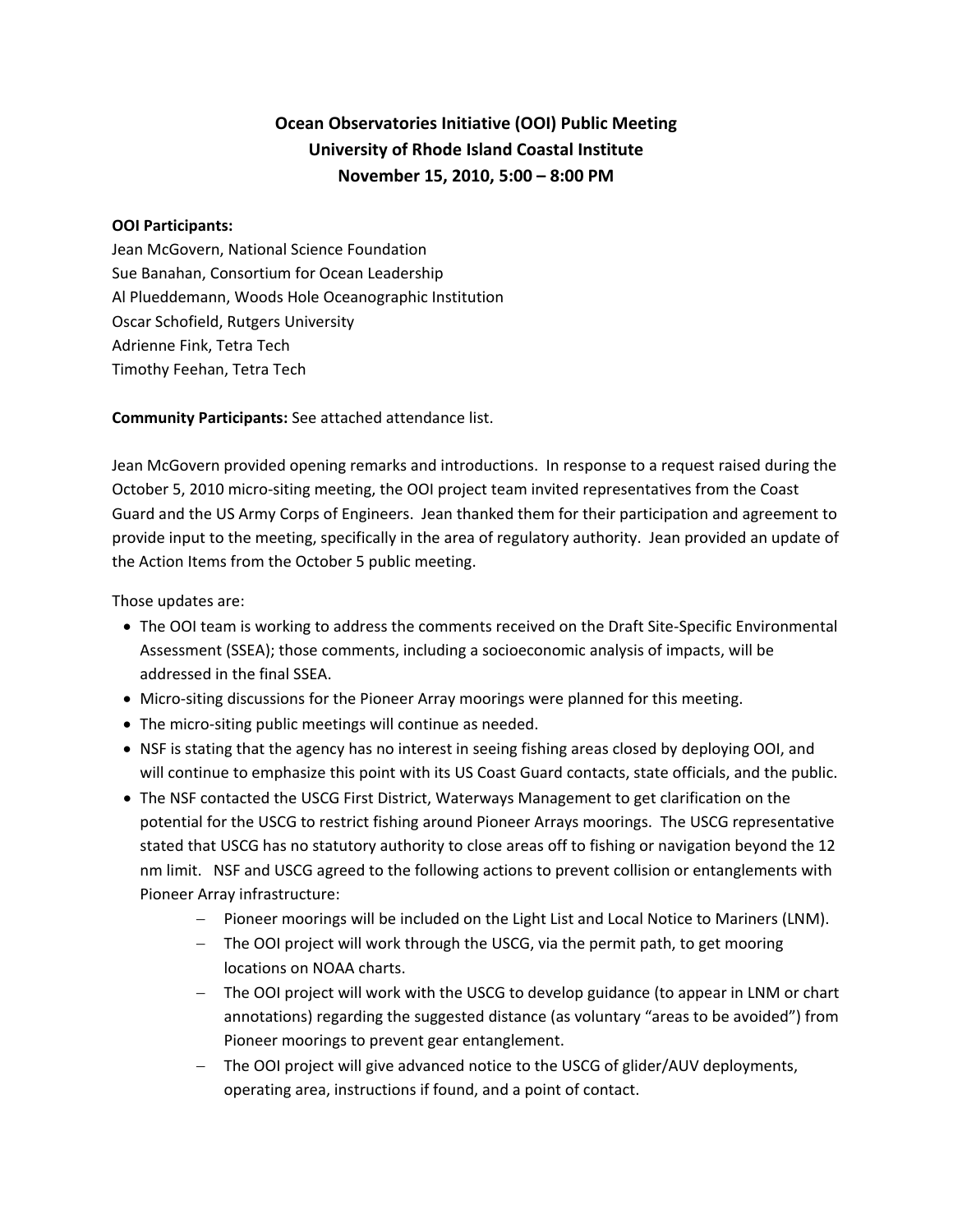• An OOI Environmental Compliance website has been established and contains updated information regarding past and future public meetings.

Al Plueddemann presented the science and operation requirements and objectives for the Pioneer Array and provided several options for micro-siting the Pioneer moorings within the proposed box that will meet the science and operational requirements. All information presented in the power point file will be posted on the OOI website (www.oceanobservatories.org).

Al presented the descriptions and approximate locations for two proposed At‐Sea Test 2 (AST2) mooring deployments tentatively scheduled for July 2011. One deployment is proposed to be on the shelf break in 275 fathoms and will consist of two test moorings, a surface mooring and a wire-following profiler mooring. The other deployment may consist of a hybrid profiler mooring in a deep ocean site at 13,560 fathoms. The proposed test deployment duration would be from July 2011 through spring 2012. The project is developing plans for this test deployment.

The sections below provide a summary of the overarching comments made during the meeting and action items for OOI. Note that numbering used is for reference purposes only and does not imply any prioritization.

- 1. Some members of the audience wanted a written/legal assurance from NSF that the no fishing restrictions will be requested or imposed as a result of Pioneer Array installation and operations. NSF indicated that it had no interest in restricting fishing and no regulatory authority to do so. The meeting participants requested that NSF provide written assurance that no other federal agency could restrict fishing near the Pioneer Array. Their concern is that another Federal agency could impose restrictions. If written assurance was provided, certain fishermen agreed to participate in a micro‐siting process.
- 2. USACE indicated that its agency does not restrict fishing.
- 3. The Coast Guard representative repeated the information from the USCG call (noted above) and explained the difference between "closed areas" (which are enforceable) and "areas to be avoided". He explained the Coast Guard role in enforcement.
- 4. A fixed gear fisherman indicated willingness to micro-site the moorings as the ocean could be easily shared. He expressed a concern for the mobile gear fishermen and he wanted them to weigh in.
- 5. The mobile fishermen communicated that their concern was that the spacing of the moorings is too close for trawling to take place between moorings in the cross‐shelf line. They further stated that there is potential for gear entanglement and potential vessel safety issues. The 70‐80 fm isobaths were of greatest concern to them.
- 6. Some members of the audience asked about the possibility of whether compensation would be available for lost/damaged fishing gear, citing a proposed arrangement like the Oregon Fishermen's Cable Committee (OFCC). OOI team members explained that the OFCC has a defined membership of trawl fishermen and undersea cable owners, and that working with the OFCC is required by Oregon State law as a precondition to installing undersea cables.
- 7. An audience member expressed criticism of the scope of Pioneer Array. That individual thought the science is too narrow and the meetings did not provide enough discussion or demonstration of the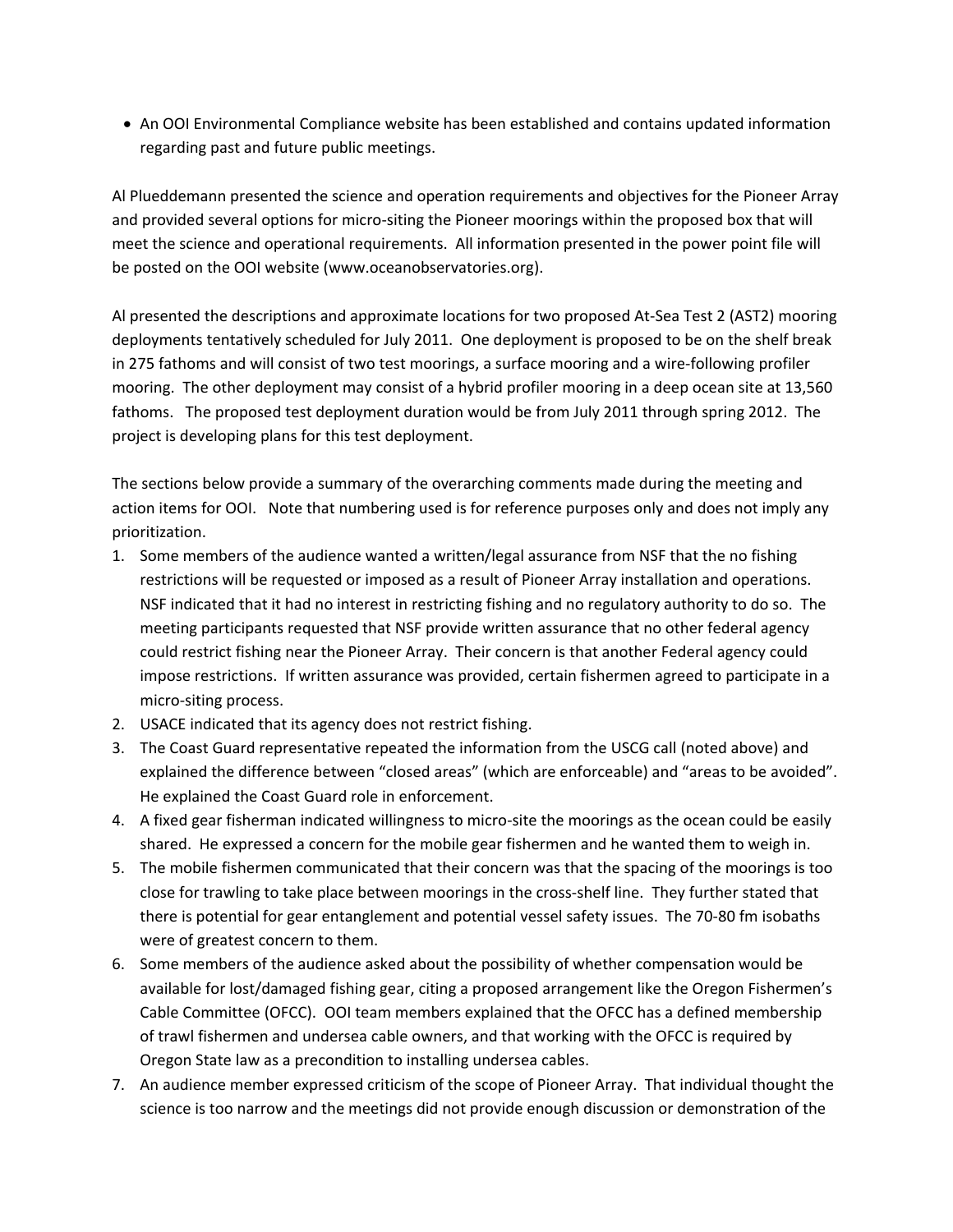relevancy, applications, and benefits of the Pioneer Array to fishery science and real world management. It was explained that the purpose of the micro-siting meetings was not to discuss the merits of the science behind the OOI. The audience was then directed to the www.oceanobservatories.org website for further details concerning the science plan and the research network design.

- 8. Many comments at this meeting were repetitive of those from the October  $5<sup>th</sup>$  meeting. The repetitive comments extracted from the October 5<sup>th</sup> minutes include:
	- a. The members of the audience felt that an economic analysis should have been included in the Draft Site‐Specific Environmental Assessment (Draft SSEA).
	- b. Several fishermen commented on their lack of trust for federal agencies.
	- c. Some members of the audience wanted written assurances and/or legal guarantees that the Pioneer Array will not result in fishing restrictions.
	- d. Audience members felt that the OOI team did not reach out to them early enough in the project planning process. It was requested that NSF establish a separate committee for fishermen.

## Actions:

- 1. The OOI project and NSF will work to complete the Final Site-Specific Environmental Assessment.
- 2. NSF will author a letter to the public in January explaining the NSF responsibilities with respect to the OOI project and fishing regulations.
- 3. The OOI project, (including Woods Hole) will design the proposed moorings and buoys utilizing best safety practices. The proposed design will be reviewed and evaluated to address potential vessel safety issues.
- 4. The public will be invited to provide written micro-siting suggestions this winter. Another spring micro‐siting meeting will follow.
- 5. The OOI project is working to define communication mechanisms and tools for the proposed operational phase of the OOI. This will be presented at the spring meeting.